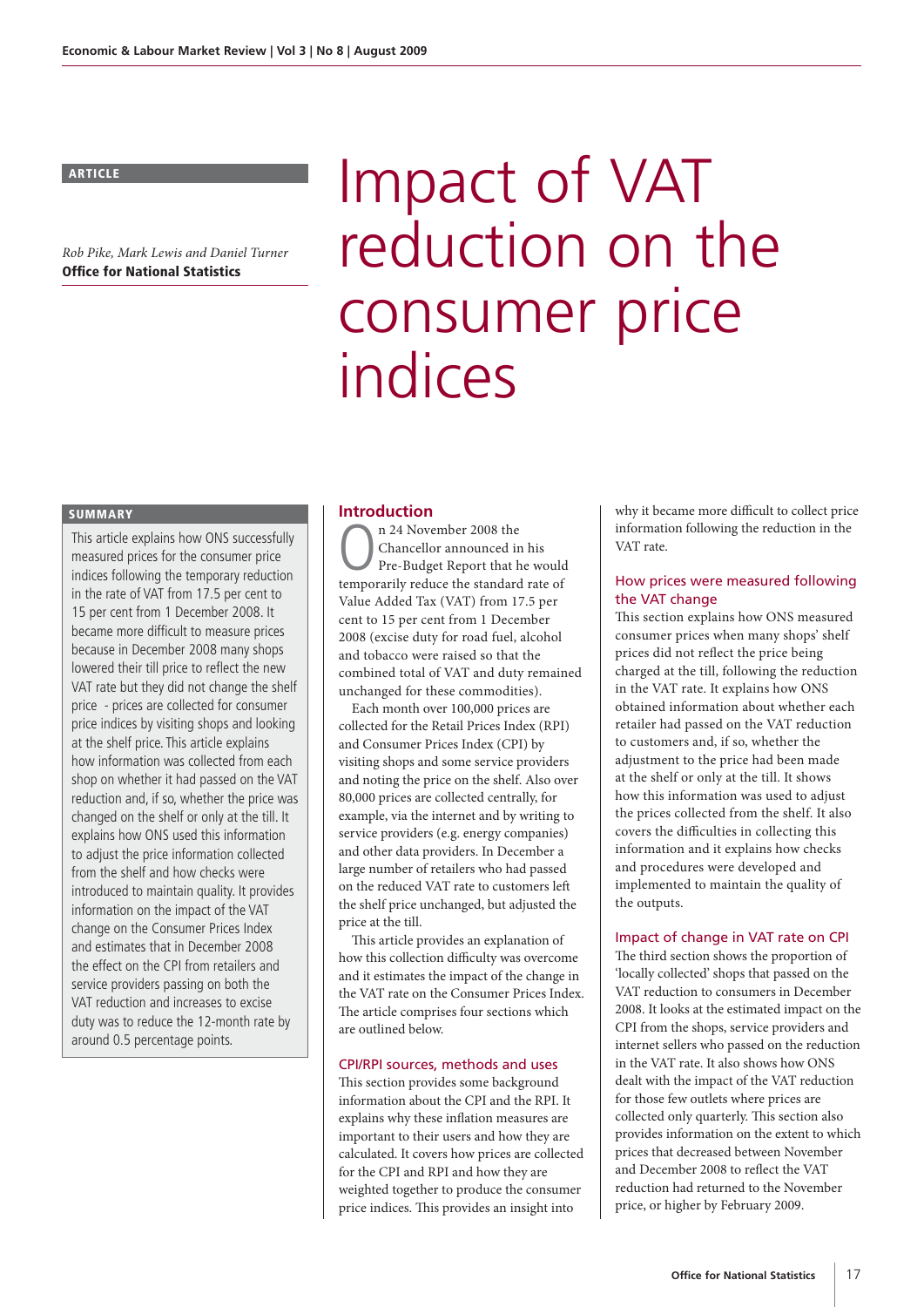#### **Conclusions**

The article concludes that despite the difficulty in collecting price information the reduction in the quality of the inflation indicators is likely to be negligible.

#### **CPI/RPI sources, methods and uses**

#### Why are the CPI and RPI important?

Both the CPI and the RPI are measures of change in the prices of goods and services bought for consumption in the UK. The RPI is used as the basis for uprating tax allowances and state benefits and many private sector contracts (e.g. rental payments) are linked to RPI. Also, the interest payments and redemption value for index linked gilts are determined by the RPI, and so it is imperative that an accurate RPI is available every month. Should it not be available, it would be necessary to construct an alternative index.

The CPI is used as the basis for the Government's inflation target and so a timely accurate estimate is necessary. Key stakeholders such as the Bank of England and HM Treasury forecast consumer inflation, and so it is also important to them that they understand the impact of the change in the VAT rate on consumer inflation, and the likely impact when the VAT rate reverts to 17.5% from January 2010.

A more detailed explanation of the uses of CPI and RPI and why ONS publishes two measures of consumer inflation is given in **Box 1**.

#### How are the CPI and RPI calculated?

ONS collects around 180,000 prices for 650 items each month from a wide range of shops across the UK (including those in shopping centres, out-of-town retail outlets, supermarkets and corner shops), from the internet and through correspondence with some service providers and specialist retailers. These prices represent the goods and services typically bought by households. Around 100,000 prices are collected from shops under a contract with Research International, a market research company. These are commonly referred to as 'locally collected prices'. A further 12,000 prices are collected centrally, by ONS, for shops that have consistent prices for their goods or services across the UK. Also around 70,000 other prices of goods and services are collected centrally (this includes around 46,000 insurance quotes which are not subject to standard rate VAT). See **Box 2** for more detail on the three methods of price collection.

The items included for price collection are referred to as the basket of goods and services. The basket contains a sample of representative consumer goods and services on which households typically spend their money. The prices of these goods and services are used to give a reliable measure of the price movements for a broader range of items. The number of items chosen to represent each product group depends on the expenditure on the group and the variability of price changes. This information principally comes from household expenditure data within the national accounts for CPI and ONS's

Living Costs and Food survey (formerly the Expenditure and Food Survey) for RPI. Other sources include information from market research.

Households spend more on some items than others, and the amount they spend on an item influences the sensitivity of the index to price changes for that item. For example, a 10 per cent rise in the price of petrol should have a larger impact on the CPI and RPI than a 10 per cent rise in the price of tea. To reflect this, products are grouped together, and a weight is allocated to represent the appropriate share of household expenditure. The items in the basket and their weights are reviewed and updated annually so that changes in household spending patterns are reflected.

#### **How prices were measured following the VAT change**

#### Retail outlets' approach to passing on the VAT reduction

In December a large number of retailers who passed on the VAT reduction to their customers adjusted the price at the till, but left the shelf price unchanged. There were two approaches:

Most shops aimed to change their shelf price to reflect the VAT reduction but, because of the short notice of the change in VAT, they temporarily changed the till price but not the shelf price. The majority of these aimed to have changed the shelf price by the end of January or February 2009. Some

#### Box 1

## **Why does the ONS publish two measures of inflation?**

A single measure of inflation would not be able to meet all users' needs.

The RPI is the older and more familiar measure of inflation. It is used for the indexation of various incomes and prices and the uprating of pensions, benefits and index-linked gilts. The RPI provides a consistent series back to 1947, allowing analysis of price changes over time. In contrast, the CPI is available back to 1996.

The CPI is the main measure of consumer price inflation for macroeconomic purposes in the UK. It uses methods that are consistent across the European Union, allowing comparisons of the rate of inflation across European countries. It forms the basis for the Government's inflation target that the Bank of England's Monetary Policy Committee is required to achieve.

There are several key differences between the CPI and the RPI

■ There are differences in the goods and services represented in the basket. For example:

- The CPI excludes council tax and mortgage interest payments which are included in the RPI.
- The CPI includes some charges for financial services that are excluded from the RPI.
- The way prices are combined using people's spending patterns are different:
	- The CPI represents a broader population than the RPI the RPI excludes households with the top four per cent of income and excludes some pensioners.
	- The CPI produces weights for items in the basket using a breakdown of household expenditure taken from the national accounts. The RPI uses the Living Costs and Food survey to calculate weights.
- Different mathematical formulae are used for combining the prices collected for each item in the basket. The formula effect means that the average price for each item in the CPI is always lower than or equal to the average price for the same item within the RPI.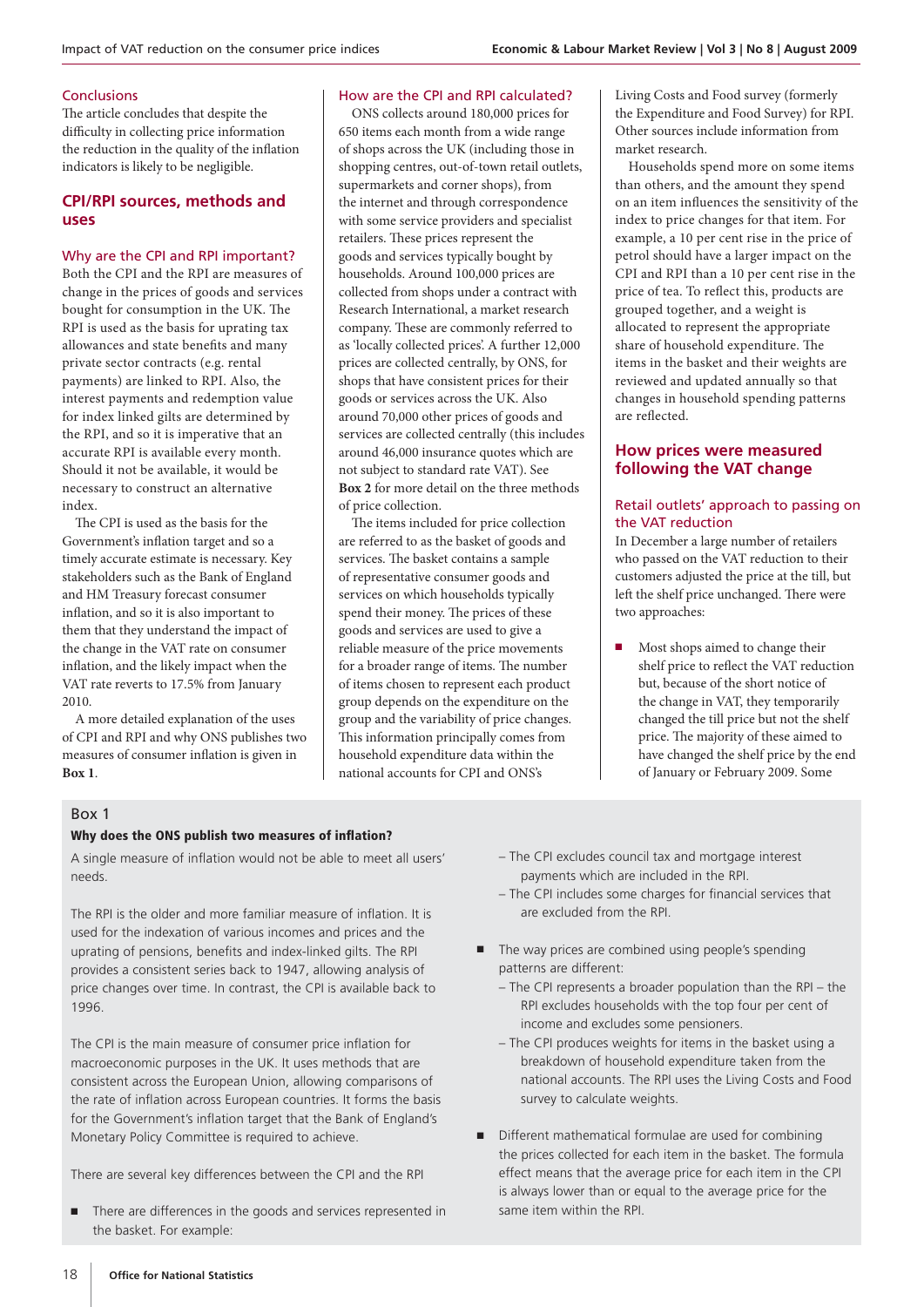#### Box 2

#### **Methods of price collection**

There are three distinct methods of price collection:

- Local collection local price collectors visit shops in 141 locations to collect over 100,000 prices. This ensures that variations in price across the UK are captured. The prices are collected by Research International, a market research company contracted by the ONS. The price collectors visit the same shops each month to collect the prices of identical products to ensure they are collecting like for like. The shelfprice of an item is collected, and entered into a hand-held computer.
- Central shops for some larger chain stores, there is a central pricing policy which is used throughout their UK branches. These prices are collected centrally, and weighted according to the retailer's market share. The results are then combined with those from the local price collection.
- Central collection prices are collected centrally for goods and services where the price is the same for all UK residents or the regional variation in prices can be collected centrally (for example, internet purchases and utility costs). Index calculations are carried out separately from the main method of index production. This is the case for around 130 items.

of these shops had notices advising customers that the VAT reduction would be reflected in the price at the till, however many did not.

A few chains of shops deducted  $2.13<sup>1</sup>$ per cent from the total of all those items that were subject to standard rate VAT, and they showed this adjustment on the till receipt. These shops are likely to continue with this approach throughout the thirteen months that VAT is reduced.

Some shops did change the shelf price by 1 December, although some of these shops that changed the shelf price did so only for some items.

Some shops had changed some but not all of their shelf prices by index day (the day the prices were collected) in December. Other shops had changed some but not all of their shelf prices when collection took place on the January and February index days. These mainly represent shops that were in a transitional phase of updating shelf prices to reflect the change in the VAT rate, having previously changed only their till price for all goods subject to VAT.

#### ONS's approach to measuring prices

For the locally collected prices, each shop and service provider that was visited by Research International was asked to provide information about whether they had passed on the VAT reduction to customers and, if so, whether the adjustment to the price had been made at the shelf or only at the till. Where the price had been changed only at the till, and the item was subject to standard rate VAT, the shelf price collected was adjusted to reflect the new VAT rate, rounding each price to the nearest penny. Where shops had fully passed on the VAT reduction but had adjusted only some shelf prices by December index day, 2.13 per cent was deducted from those prices that, on

December index day, were unchanged compared with the price on November index day. A similar procedure was adopted in January and February.

The information about the shops' approach was quality assured by identifying where there were inconsistent responses for different shops within a chain. A team of price analysts telephoned local shops and head offices to clarify the position in these cases. Where no information was obtainable or the situation could not be clarified the prices from these shops were excluded from the index.

At this point, it may be helpful to explain one particular challenge in collecting information about passing on the VAT reduction. When shops reported that they had passed on the VAT reduction by changing the till price but not the shelf price, it was assumed that the retailer had reduced the price of all their goods that were subject to full rate VAT. It was not practical to collect information on an individual item basis. If a retailer had passed on the VAT reduction by only adjusting the price at the till, for only some of the items, it is possible that ONS would have applied a reduction in the price where the price should have remained constant. In these cases the price would be seen to return to the November price when the shelf price was updated. So it is possible that in some cases the price did not move at all. However, in the main, enquiries to shops revealed that they had initially passed on the VAT reduction for all prices.

For centrally collected prices, where the prices were collected on the internet, the prices were extracted from the "checkout" to ensure the price collected was the price charged to the customer. Prices collected through correspondence with organisations included any change in the rate of VAT. See Pike (2009) for a more detailed explanation of ONS's approach to measuring the prices.

#### **Impact of change in VAT rate on CPI**

#### Proportion of shops passing on VAT reduction in December

**Table 1** shows the proportion of locally collected shops (i.e. those visited by RI) that passed on the VAT reduction to customers in December 2008. It also shows the proportion that had updated the price information on the shelf and the proportion that had changed only the till price. The results show that although 66 per cent of these shops had passed on the VAT reduction, only 14 per cent of shops had passed on the price reduction and updated all their shelf prices.

#### **Impact of VAT reduction on CPI**

#### Method

The change in the VAT rate had an impact on both the CPI and the RPI inflation rates. However for practical reasons this article focuses on the CPI alone in analysing the impact of the change in the VAT rate. An analysis covering both the CPI and RPI would have taken substantially longer.

The estimated impact of the VAT reduction on CPI was calculated by identifying the prices that had decreased in December because of the lower VAT rate and reverting these prices to the price they were in November. The CPI aggregation was re-run using these adjusted prices. The adjusted data were then compared with the data that were published for the December 2008 CPI. This approach facilitates a comparison of component series; a breakdown of differences by COICOP category is presented in this article.

A three-stage approach was used to identify which prices had to be increased. First those series that are subject to full rate VAT were selected. Then a program was run to identify which prices had decreased by around 2.13 per cent between November 2008 and December 2008 (a range of -1.4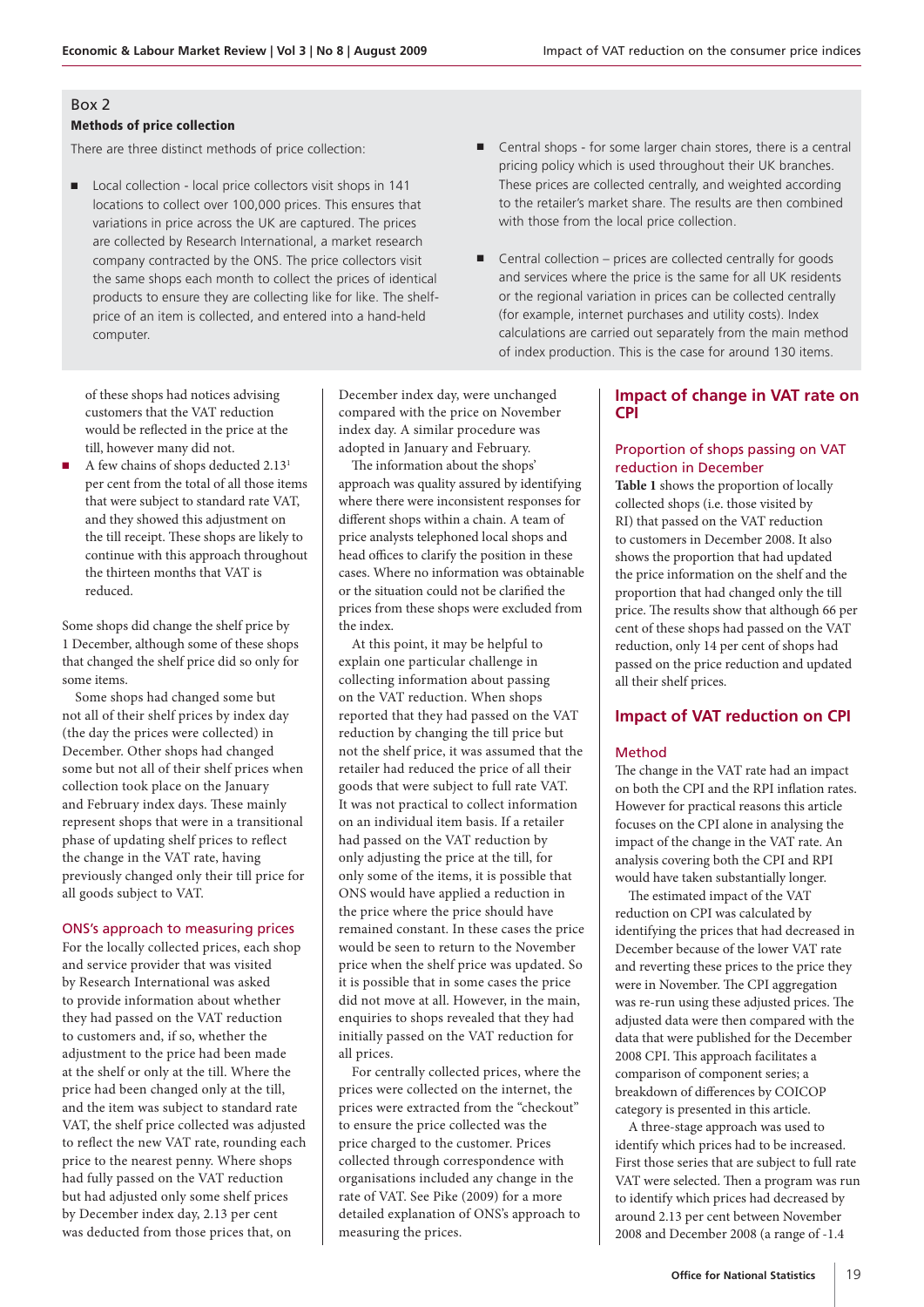### Table 1 **Local shops' approach to passing on VAT reduction in December 2008**

| Method of passing on VAT reduction                                   | Per cent |
|----------------------------------------------------------------------|----------|
| Shelf price changed                                                  | 14       |
| Only till price changed                                              | 43       |
| Mixed – some shelf prices updated, other prices changed only at till |          |
| Not passing on VAT reduction                                         | 34       |

per cent to -2.9 percent was used for the price decrease, to allow for rounding to the nearest penny). This information was checked against information about the relevant shop's approach to passing on the VAT reduction. For locally collected prices this information had been collected by Research International and for the 'central shops' the information had been collected by ONS's prices analysts, mainly by telephone.

Only those prices that had decreased by around 2.13 per cent were returned to their November price for this analysis. Some prices had fallen by substantially more than 2.13 per cent between November and December 2008 (in December there was some strong discounting in the closing down sales of two major retailers, and other sales were taking place). Some shops that were asked whether they had passed on the VAT reduction within a sale price (for example a reduction of 20 per cent) replied that they had because the reduced VAT rate was included within the price reduction. However, in these circumstances it seemed unlikely to the authors that a retailer would have reduced the price by less if there had not been a reduction in the VAT rate (for example they were unlikely to have reduced the price by around 18 per cent instead of 20 per cent). For simplicity this analysis excluded all price reductions outside the bound -1.4 per cent to -2.9 per cent. It is possible that this approach underestimates the impact of the VAT reduction slightly. However, it is likely that if all price reductions had been increased to reflect the higher VAT rate the result would have over-estimated the impact. The price quotes that decreased by more than 2.9 per cent in December, and were therefore excluded from the analysis, account for less than ten per cent of all price quotes that decreased between November and December.

A different method was used for identifying the 'central collection' prices. These prices are processed using spreadsheets, so it would have been a lengthy process to adjust individual prices. ONS's price analysts obtained information about whether the online retailer or the data provider had passed on the VAT reduction. This information was used to estimate the

*Source: ONS Consumer Prices*

proportion of retailers that had passed on the VAT reduction, for each item. The December index for each item was increased by a ratio of between 0 and 2.172 per cent, depending on the proportion of retailers that had passed on the VAT reduction. The impact of these price changes was more difficult to measure because the individual prices are not held on a database.

Results

**Table 2** presents the contributions to the published CPI 12-month rate in December 2008 (column 1) and the contributions to an estimate of what the CPI 12-month rate would have been if there had not been a reduction in the VAT rate (column 2). The difference between these columns represents the impact of shops and service providers passing on the VAT reduction and is presented in column 3.

Using the approach described above it is estimated that if VAT had remained at 17.5% in December 2008 and there had been no change to November's excise duty rates, the CPI 12-month rate to December 2008 would have been around 0.5 percentage points higher than the published figure of 3.1 per cent. ONS estimates that if the VAT reduction and offsetting changes in excise duty (for alcohol, tobacco and road fuel) had been taken on in full the impact on the CPI 12-month rate would have been around -1.3 percentage points (-1.5 percentage points from VAT partly offset by +0.2 percentage points from excise duties).

The largest effect from the change in the VAT rate is seen in recreation and culture where the VAT reduction was passed on in December for most televisions, radios, cameras, CDs and DVDs.

Another large effect came from transport where the effect of the VAT reduction is seen in prices for motorcycles, bicycles and new cars (VAT is payable only on the profit margin for used cars).

There was also an effect from:

- Furniture, household equipment and routine maintenance, as retailers across the furniture sector passed on the VAT reduction.
- Clothing and footwear where most items had seen the VAT reduction passed on by the retailer.
- Miscellaneous goods and services

where the effect came from items including haircuts, tissues, toothpaste and electric razors.

- Restaurants and hotels, with meals and non-alcoholic drinks across the sector showing the impact of the VAT reduction.
- Communication where the effect came from telephone charges, mobile phone charges and phone handsets.

There were some very small effects within categories where most items are not subject to standard rate VAT:

- Food and non-alcoholic beverages, mainly due to ice cream, crisps, fizzy drinks and fruit drinks. There was no effect from alcoholic drinks, as the VAT reduction was offset by increases in excise duty.
- Housing, water, electricity, gas and other fuels, mainly due to wallpaper, paint and general DIY items.
- Health, mainly due to non-prescription medicine, spectacle frames and contact lenses.

Also there is no effect from most holidays. For holidays the relevant price paid is the price paid when the holiday was booked. So for most holidays taken in December 2008 the price paid would have included VAT at 17.5 per cent.

There were no effects from alcohol. tobacco or road fuel because in December 2008 the reduction in their VAT was offset by an increase in their excise duty.

#### Prices collected quarterly

Some prices are collected only quarterly. The rationale is that these prices do not change frequently and so it is not necessary to visit the outlet each month. While this provides savings on collection costs, inevitably there is a delay in picking up some price changes. Quarterly series include estate agents' fees, car servicing, and services such as plumbers as well as centrally collected prices such as golf course fees. Most quarterly prices are collected for the month of January as this is the base month.

For the December estimate, many of the prices for items that are collected on a quarterly basis were not collected. All prices were, however, collected in January 2009. At the time the December index was finalised the price was adjusted down for the December index where information about the outlet passing on the VAT reduction was available (e.g. for Estate Agents' fees) but for other areas the previous prices were rolled forward to December. Once January data had been collected it appeared likely that